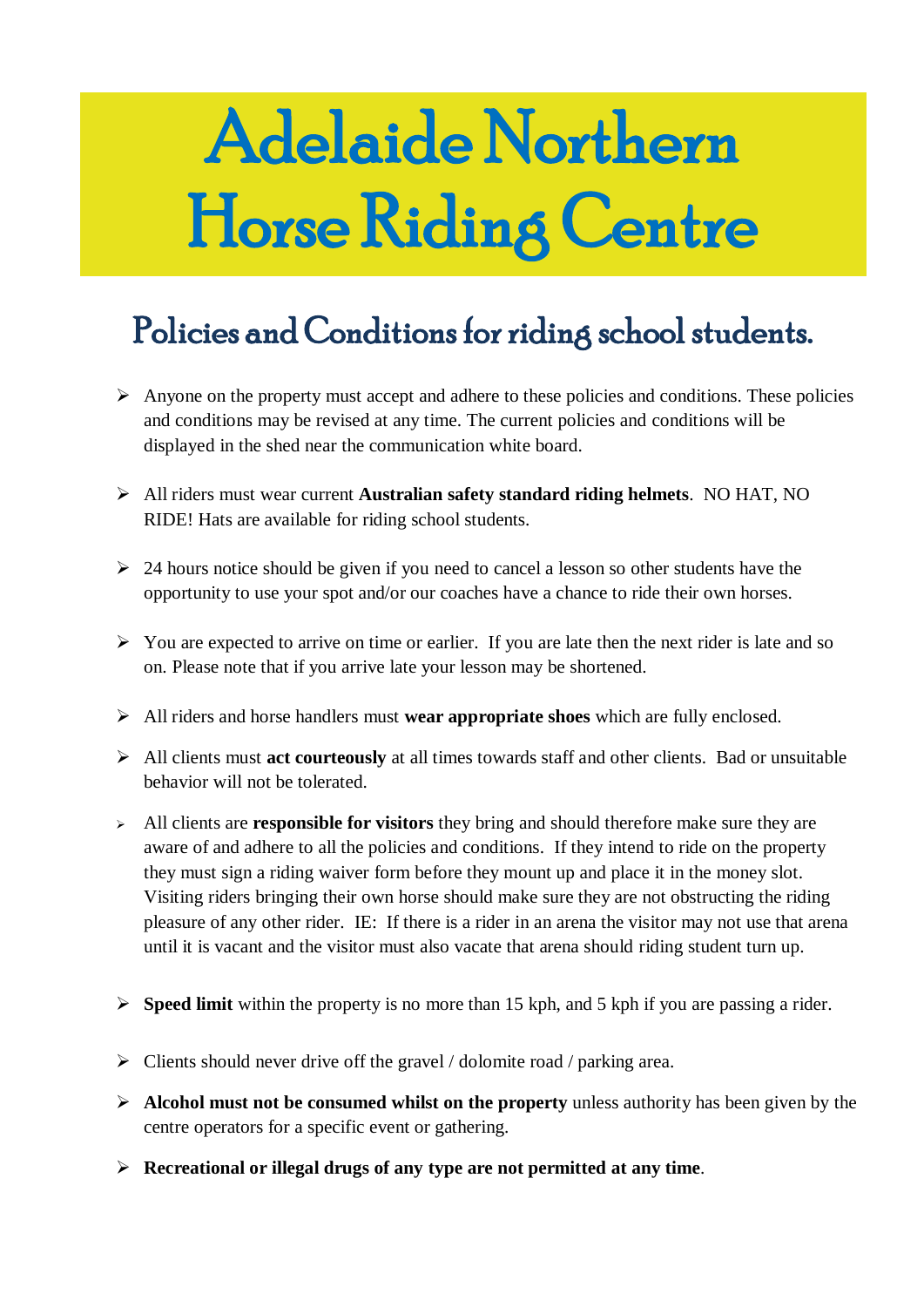- **Smoking** is permitted, however please bear in mind that your horse does not smoke and does not want to smoke your smoke either. Please consider your horses comfort and safety and only smoke when not handling a horse. **Ensure butts are extinguished and placed in a bin – NOT on the ground**.
- **Home Privacy**: As much as we enjoy your company, please be mindful that the house is our private residence and all visitors, including children, should knock and wait to be invited in.
- **Dogs** No agistees or visitors dogs are permitted. This includes dogs left in cars as this is unfair and cruel to the animal.
- **Cleanliness** Please place all rubbish in bins provided or take it home. Do not place rubbish in manure wheel barrows
- $\triangleright$  Clients may not touch or handle horses or belongings that are not their own. This includes tack, feed and personal belongings. The exception to this rule is where a horse is in distress or danger. Centre staff must be notified should this happen.
- **Cruelty** of any kind to any animals on our property whether that be a horse, dog, cat, bird, vermin or reptile will not be tolerated.

# Arena rules - Dressage and Jumping

- $\triangleright$  When there are 2 or more riders in an arena you must be courteous of each other and pass left to left.
- $\triangleright$  Established riders must be mindful of new riders, courteously assisting them to understand and carry out the rules successfully.
- $\triangleright$  All manure on roads must be cleaned up before you depart the property. There are numerous pooper scoopers around so please find one and pick up any mess that your horse/pony has left.